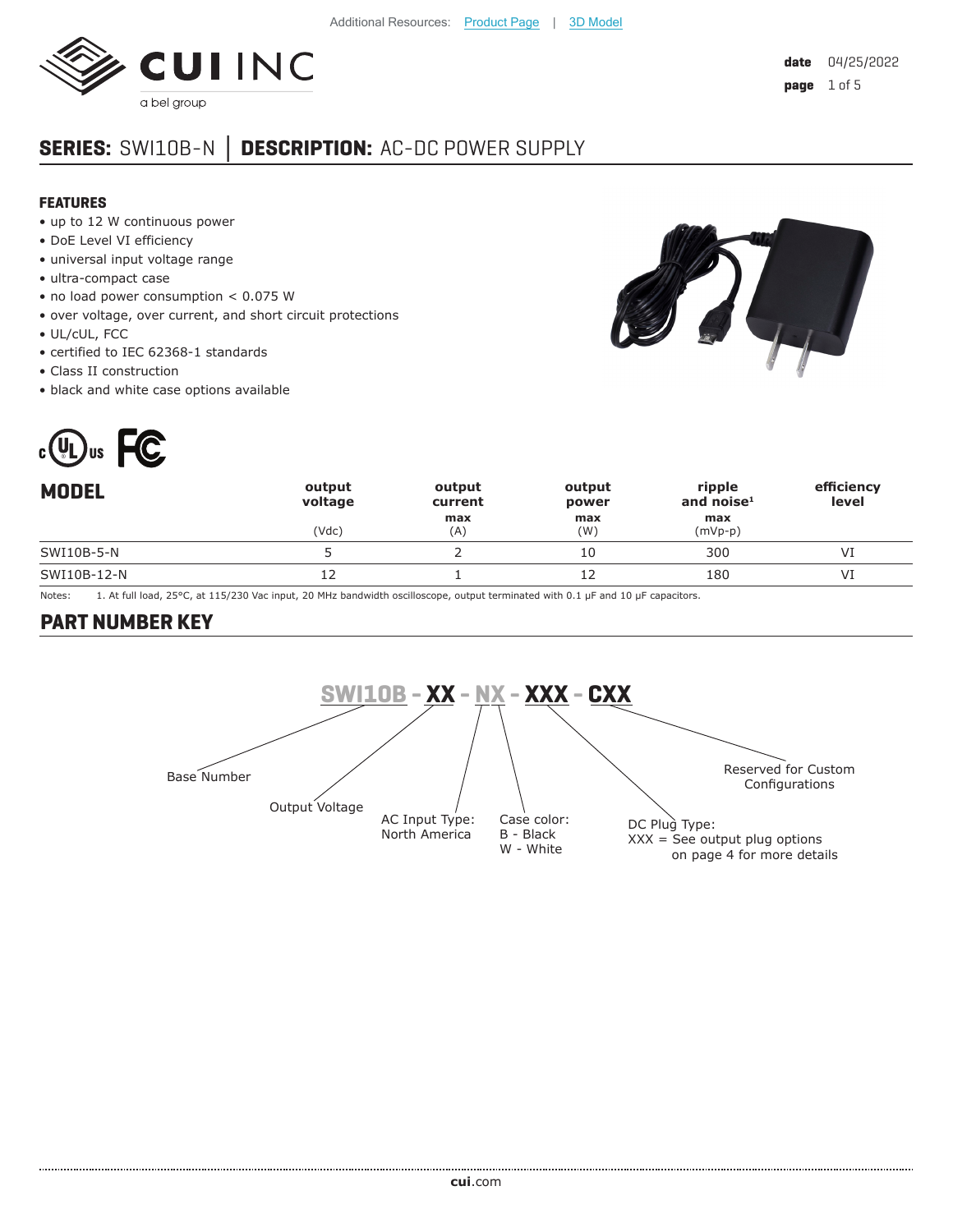#### **INPUT**

| parameter                      | conditions/description                                                       | min      | typ            | max        | units         |
|--------------------------------|------------------------------------------------------------------------------|----------|----------------|------------|---------------|
| voltage                        |                                                                              | 90       |                | 264        | Vac           |
| frequency                      |                                                                              | 47       |                | 63         | Hz            |
| current                        | at nominal input voltage                                                     |          |                | 0.5        | A             |
| leakage current                | at nominal input voltage & frequency                                         |          |                | 0.25       | mA            |
| no load power consumption      | at 115/230 Vac                                                               |          |                | 0.075      | W             |
| <b>OUTPUT</b>                  |                                                                              |          |                |            |               |
| parameter                      | conditions/description                                                       | min      | typ            | max        | units         |
| regulation                     |                                                                              |          | ±5             |            | $\frac{0}{0}$ |
| start-up time                  | at nominal input voltage                                                     |          |                | 3          | S             |
| rise time                      | at nominal input voltage                                                     |          |                | 100        | ms            |
| <b>PROTECTIONS</b>             |                                                                              |          |                |            |               |
| parameter                      | conditions/description                                                       | min      | typ            | max        | units         |
| over voltage protection        | 5 Vdc output model<br>12 Vdc output model                                    |          |                | 10<br>18   | Vdc<br>Vdc    |
| over current protection        | output shut down, auto recovery<br>5 Vdc output model<br>12 Vdc output model |          |                | 3.0<br>1.8 | Α<br>A        |
| short circuit protection       | yes                                                                          |          |                |            |               |
| <b>SAFETY &amp; COMPLIANCE</b> |                                                                              |          |                |            |               |
| parameter                      | conditions/description                                                       | min      | typ            | max        | units         |
| isolation voltage              | input to output at 10 mA for 1 minute                                        |          | 3,000<br>4,242 |            | Vac<br>Vdc    |
| safety approvals               | UL/cUL                                                                       |          |                |            |               |
| EMI/EMC                        | <b>FCC</b>                                                                   |          |                |            |               |
| MTBF                           | as per Telcordia SR-332 (Issue 2), at 115/230 Vac,<br>full load, 0°C~40°C    | 50,000   |                |            | hours         |
| <b>RoHS</b>                    | yes                                                                          |          |                |            |               |
| <b>ENVIRONMENTAL</b>           |                                                                              |          |                |            |               |
| parameter                      | conditions/description                                                       | min      | typ            | max        | units         |
| operating temperature          |                                                                              | $\Omega$ |                | 40         | $^{\circ}$ C  |
| storage temperature            |                                                                              | $-20$    |                | 60         | °C            |

operating humidity and non-condensing and the set of the conduction of the conduction of the conduction of the  $\%$ storage humidity only non-condensing contract the storage humidity on the mon-condensing storage for the storage  $\frac{95}{20}$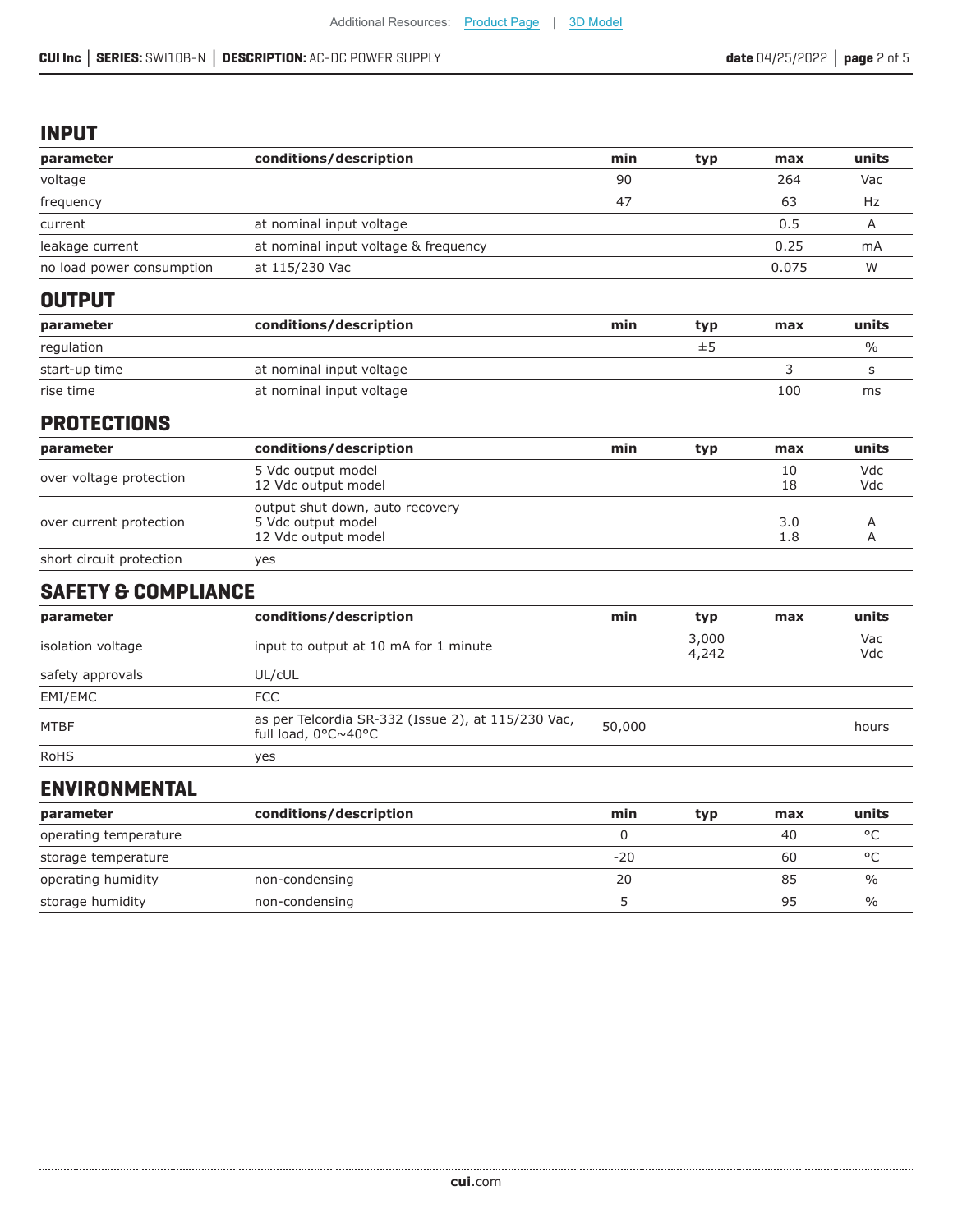## **MECHANICAL**

| parameter  | conditions/description       | min | typ | max | units |
|------------|------------------------------|-----|-----|-----|-------|
| dimensions | $64.1 \times 42 \times 23.5$ |     |     |     | mm    |
| inlet plug | North America, 2-pin         |     |     |     |       |
| weight     |                              |     |     |     |       |

### **MECHANICAL DRAWING**

units: mm









### **DC CORD**

units: mm



| . . | ۹ | v<br>× |  |
|-----|---|--------|--|
|-----|---|--------|--|

| MODEL NO.   | <b>CABLE</b>   | <b>CORD LENGTH</b> |
|-------------|----------------|--------------------|
| SWI10B-5-N  | UL2468, 20 AWG | 1,500 mm $\pm$ 50  |
| SWI10B-12-N | UL2468, 24 AWG | 1,500 mm $\pm$ 50  |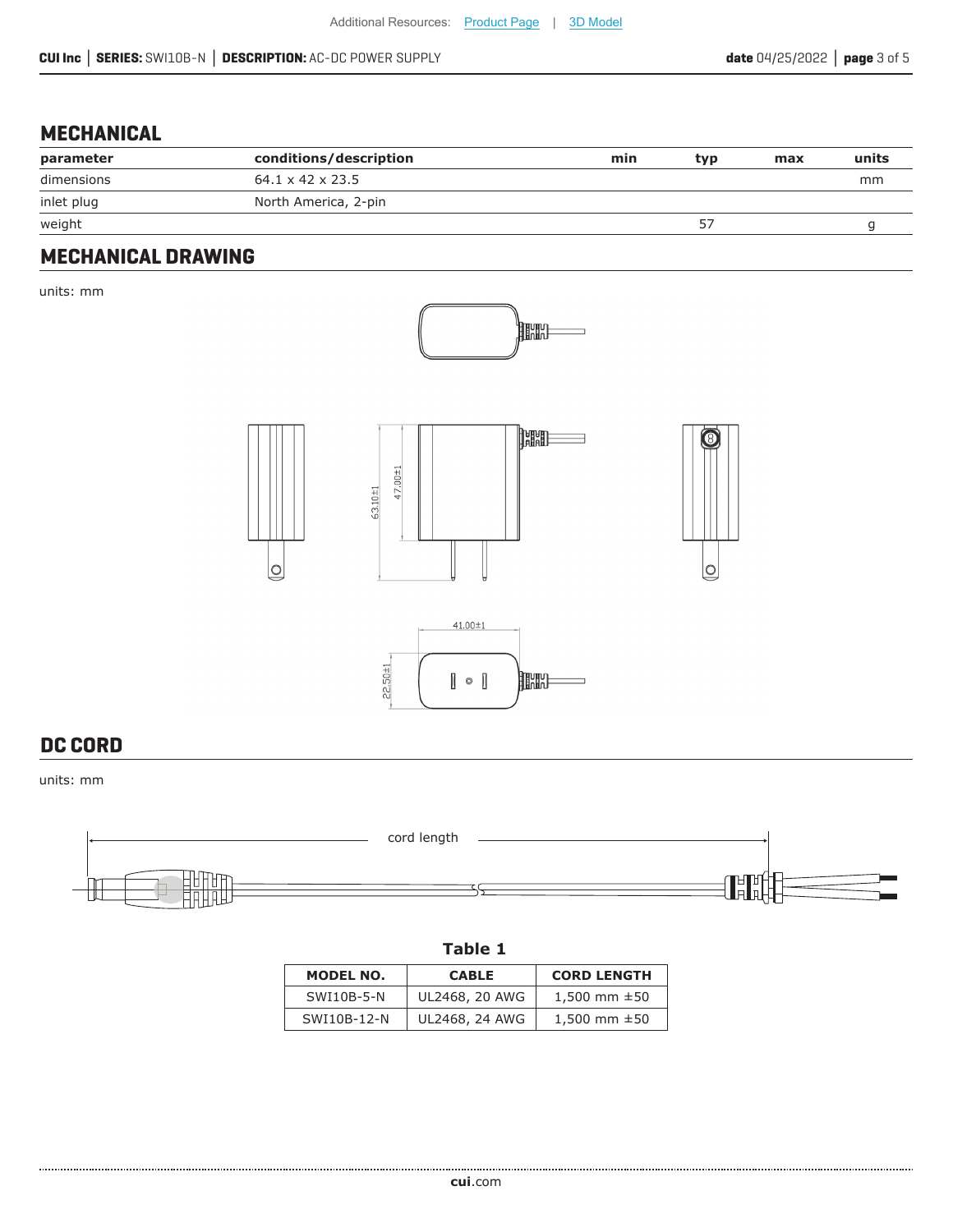## **DC PLUG TYPE PART NUMBER KEY**

|             |                                                                         |                |                      | XXX                                                                |                        |              |                                                               |           |
|-------------|-------------------------------------------------------------------------|----------------|----------------------|--------------------------------------------------------------------|------------------------|--------------|---------------------------------------------------------------|-----------|
|             | <b>Plug Polarity:</b><br>$P =$ Center Positive<br>$N =$ Center Negative |                |                      | <b>Plug Code:</b><br>$X =$ Choose a code from the<br>options below |                        |              | <b>Plug Angle:</b><br>"blank" = Straight<br>$R =$ Right Angle |           |
|             | <b>Plug Polarity</b>                                                    | Code           |                      |                                                                    | <b>Dimensions (mm)</b> |              | <b>Plug Angle</b>                                             |           |
| Center Pos. | Center Neg.                                                             | Option         | Type                 | A                                                                  | B                      | $\mathsf{C}$ | Straight                                                      | Right     |
|             |                                                                         | 5              | Standard             | 5.5                                                                | 2.1                    | 9.5          |                                                               |           |
| $\bullet$   | $\bullet$                                                               | 6              | Standard             | 5.5                                                                | 2.5                    | 9.5          | $\bullet$                                                     | $\bullet$ |
| $\bullet$   | $\bullet$                                                               | $\overline{7}$ | Standard             | 3.5                                                                | 1.35                   | 9.5          | $\bullet$                                                     | $\bullet$ |
| $\bullet$   | $\bullet$                                                               | 8              | Standard             | 3.8                                                                | 1.35                   | 9.5          | ٠                                                             | $\bullet$ |
|             | $\bullet$                                                               | 9              | Standard             | 3.8                                                                | 1.05                   | 9.5          | $\bullet$                                                     | $\bullet$ |
|             | $\bullet$                                                               | 10             | Locking <sup>2</sup> | 5.5                                                                | 2.1                    | 9.5          | $\bullet$                                                     | N/A       |
| $\bullet$   | $\bullet$                                                               | 11             | Locking <sup>2</sup> | 5.5                                                                | 2.5                    | 9.5          | $\bullet$                                                     | N/A       |
| $\bullet$   | $\bullet$                                                               | 12             | $EIAJ-1$             | 2.35                                                               | 0.7                    | 9.5          | $\bullet$                                                     | $\bullet$ |
| $\bullet$   | $\bullet$                                                               | 13             | $EIAJ-2$             | 4.0                                                                | 1.7                    | 9.5          | $\bullet$                                                     | $\bullet$ |
| $\bullet$   | $\bullet$                                                               | 14             | EIAJ-3               | 4.75                                                               | 1.7                    | 9.5          | $\bullet$                                                     | $\bullet$ |
| N/A         | N/A                                                                     | <b>ST</b>      |                      | Stripped & Tinned                                                  |                        |              | N/A                                                           | N/A       |
| N/A         | N/A                                                                     | <b>MUB</b>     | <b>USB</b>           |                                                                    | Micro USB Type B       |              | $\bullet$                                                     | N/A       |

Note: 1. Contact CUI for additional plug options 2. Maximum insertion depth is 10mm

## Standard EIAJ







C

 $\mathbf{\Omega}$ 



Aമ



||||||

C



Straight Right Angle (R)